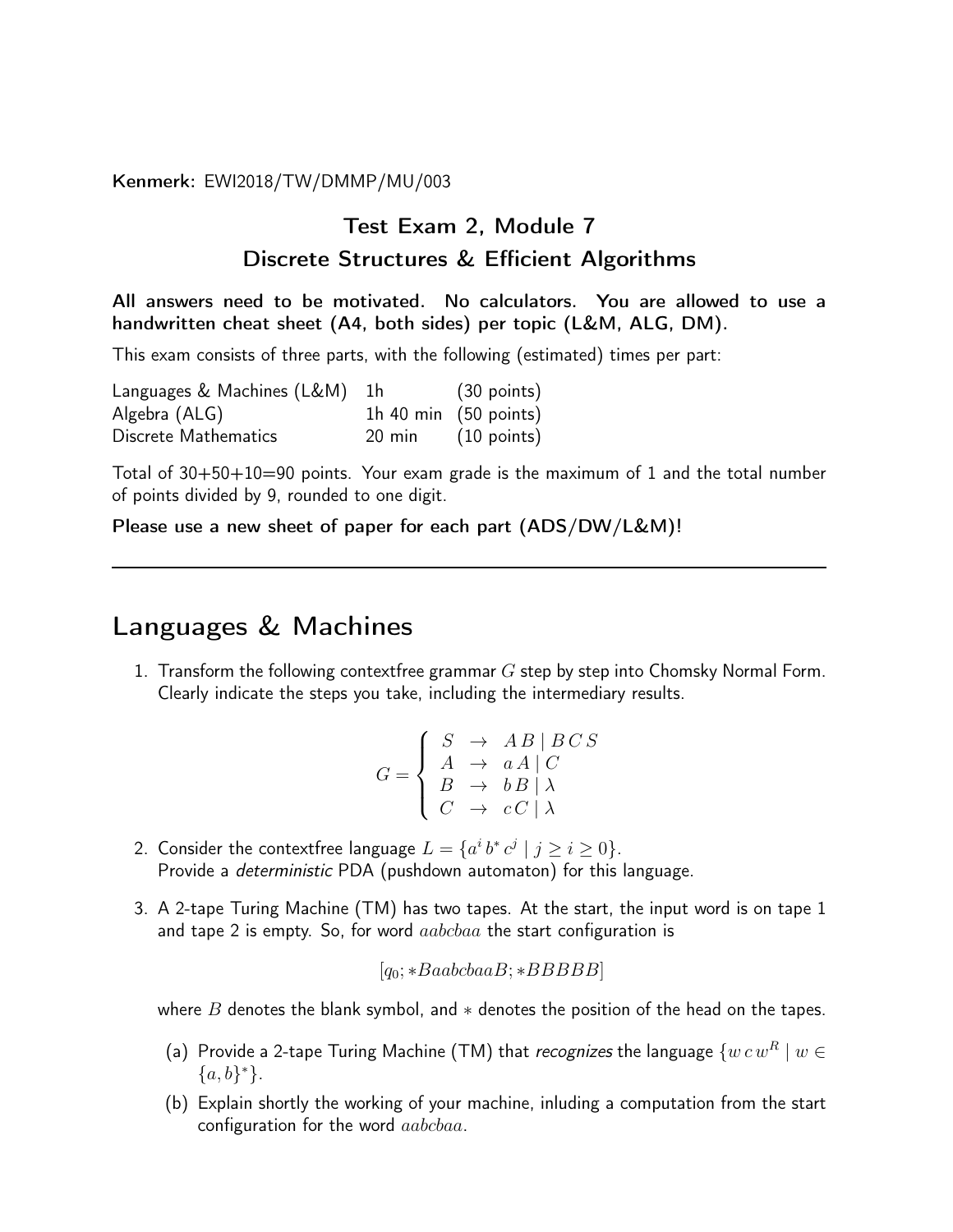- (c) Does your TM also decide this language? (explain)
- (d) Is your TM deterministic? (explain)

## Algebra

- 4. Let  $V = \mathbb{Z}_2 \oplus \mathbb{Z}_2$ , the Klein four-group. As we know, every finite group is isomorphic to a subgroup of  $S_n$ , the permutation group of n symbols.
	- (a) Why can V not be isomorphic to a subgroup of  $S_3$ ?
	- (b) Determine a subgroup H of  $S_4$  such that V isomorphic to H.
- 5. Let  $(G, \cdot)$  be a group. Define

$$
Z(G) = \{ h \in G \mid \forall g \in G : g \cdot h = h \cdot g \}.
$$

- (a) Show that  $Z(G)$  is a subgroup of G.
- (b) Now, let  $G$  be the group of matrices equiped with matrix multiplication

$$
G = \{ \begin{bmatrix} a & b \\ c & d \end{bmatrix} \mid a, b, c, d \in \mathbb{R} \quad ad - bc \neq 0 \}.
$$

Determine  $Z(G)$ .

- (c) Show that  $Z(G)$  from Part 5b is isomorphic to  $\mathbb{R}\setminus\{0\}$  with the usual multiplication.
- 6. Let  $p(x) \in \mathbb{Z}_5[x]$  be given by:  $p(x) = x^3 + 2x^2 + 1$  and  $I = < p(x) >$  the ideal in  $\mathbb{Z}_5[x]$ generated by  $p(x)$ .
	- (a) Demonstrate that  $p(x)$  is irreducible.
	- (b) Argue that  $\mathbb{F} = \mathbb{Z}_5[x]/I$  is a field.
	- (c) Decribe the general form of the elements of  $\mathbb{F} = \mathbb{Z}_5[x]/I$ . How many different elements are there in  $\mathbb{F}$ ?
	- (d) Calculate the inverse of  $2x + 3 + I$  in  $\mathbb{F}$ .
	- (e) Show that F is isomorphic to  $\mathbb{Z}_5[x]/< x^3 + 3x + 2 >$ .
- 7. Use Burnside's theorem to calculate the number of different ways in which the edges of a square made of iron wire can be painted using five colors.
- 8. Write the permutation  $\alpha \in S_5$  as product of disjoint cycles and a product of 2-cycle respectively.

$$
\begin{bmatrix} 1 & 2 & 3 & 4 & 5 \\ 5 & 3 & 4 & 2 & 1 \end{bmatrix}
$$

Points: 1a: 3, b: 5; 2a: 5, b: 5, c: 5; 3a: 3, b: 4, c: 4, d: 6, e: 4; 4: 3; 5: 3.